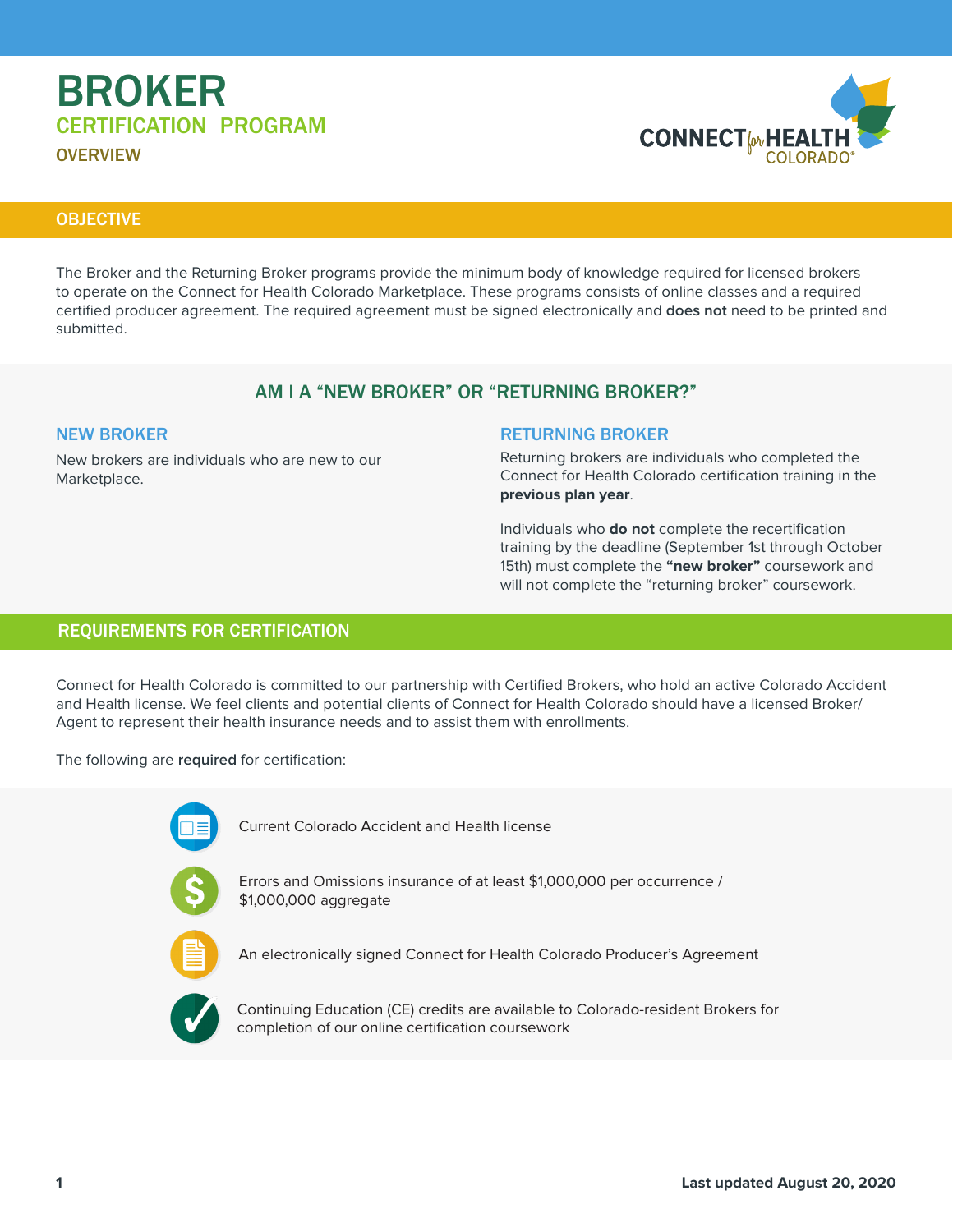# HOW TO GET CERTIFIED IN 4 STEPS



### HOW TO LOG INTO THE TRAINING PORTAL



**[Training Instructions: Getting Started with the C4U, the Learning Management System](#page-5-0) [\[LMS\] - C4U Terminology](#page-8-0)**

Once you are registered and logged in, the Broker or Returning Broker curriculum will be available under the "Your Training" column. If you do not see your coursework or if you are assigned incorrect coursework, send an email to **TrainingSupport@c4hco.com** requesting the Broker or Returning Broker curriculum (during Monday-Friday 9:00 AM-5:00 PM MST). Any registrations off-hours will be processed no later than the beginning of the following business day.

### REQUIRED DOCUMENT



Certified Producer Agreement Form



The Certified Producer Agreement Form will be required to be electronically signed in the C4U. You will have the option to view and save the form for your records. If you have any questions regarding the terms and conditions of this form please contact the Broker Team at **BrokerTeam@c4hco.com**.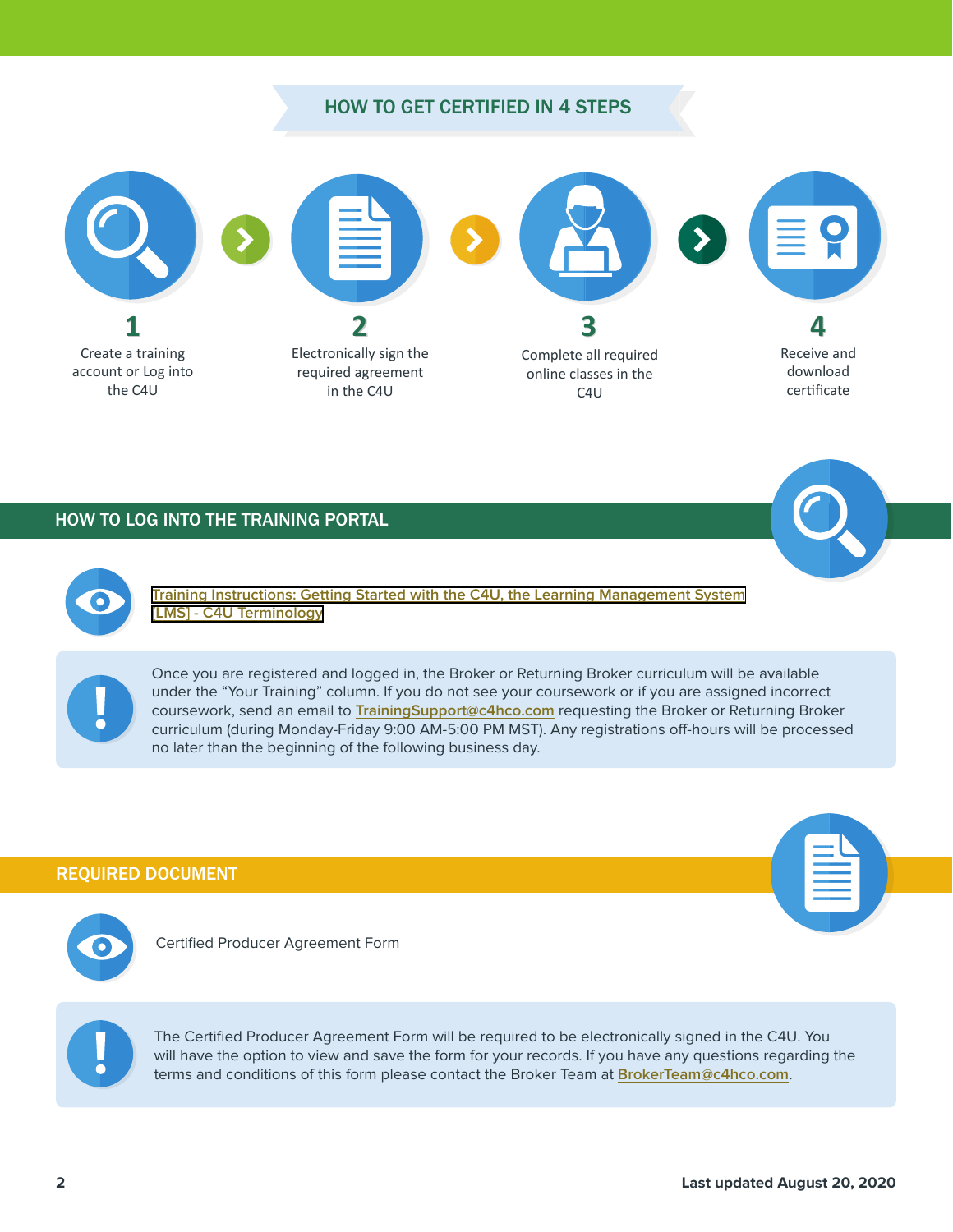# REQUIRED ONLINE CLASSES



The total of continuing education credit hours is subject to change annually. All new brokers will be required to take these courses in the following order (returning brokers may take these courses in any order. Courses indicated with an asterisk (\*) are courses that returning brokers are required to take.

# THE AFFORDABLE CARE ACT & CONNECT FOR HEALTH COLORADO

This course will help you: understand the Affordable Care Act (ACA) and its protections, describe the history of the ACA in Colorado, understand the governing structure of Connect for Health Colorado, describe the components that make up the Connect for Health Colorado ecosystem, describe the entities that make up the customer service channels and understand the roles and responsibilities for those entities. **Estimated time to complete this course: 60 minutes**

### INSURANCE INDUSTRY BASICS

This course will help you: describe what health insurance is; what it does; identify common terms in health insurance; describe the difference between a Preferred Provider Organization (PPO) plan, an Exclusive Provider Organization (EPO) plan and a Health Maintenance Organization (HMO) insurance plan; and describe the types of documents that help customers understand health insurance costs. **Estimated time to complete this course: 30 minutes**

# QUALIFIED HEALTH PLANS

This course will help you: identify the criteria for a Qualified Health Plan (QHP), identify the role of the Division of Insurance (DOI) in approving plans for sale, understand certified plans for the Marketplace, understand how issuers meet network adequacy requirements and describe the significance of the state benchmark plan for Essential Health Benefits (EHBs). **Estimated time to complete this course: 30 minutes**

### PLAN DISTINCTION\*

This course will help you: understand the factors that customers should consider when choosing health insurance, differentiate between the types of insurance on the Marketplace, identify things customers with prescription drug needs should consider, differentiate between aggregate and embedded family deductibles and identify cost considerations when comparing plans. **Estimated time to complete this course: 30 minutes** 

# DETERMINING HOUSEHOLDS FOR INSURANCE AFFORDABILITY PROGRAMS\*

This course will help you to understand: the different types of relationships used to determine households for Advanced Premium Tax Credits (APTCs), Health First Colorado (Colorado's Medicaid Program) and Child Health Plan Plus (CHP+); tax filing statuses that are ineligible for APTC; how a Health First Colorado or CHP+ household is defined and how a Marketplace household is defined. **Estimated time to complete this course: 45 minutes**

# MODIFIED ADJUSTED GROSS INCOME (MAGI)\*

This course will help you: identify the formula for MAGI, describe the types of situations where non-MAGI rules will apply, identify the types of income and adjustments used in calculating MAGI and identify when dependent income will be included in MAGI. **Estimated time to complete this course: 30 minutes**

### MARKETPLACE ELIGIBILITY

This course will help you: to understand the three eligibility criteria for buying QHPs through the Marketplace, recognize the different kinds of Insurance Affordability Programs available, understand the eligibility criteria for APTC and Cost-Sharing Reductions (CSRs) and identify Federal Poverty Level (FPL) criteria for APTC and CSRs. **Estimated time to complete this course: 45 minutes**

# PEAK APPLICATION FOR MIXED ELIGIBILITY **HOUSEHOLDS**

This course will help you: understand when to use the Program Eligibility and Application Kit (PEAK), enter information about members of the household, enter information about the household's income, enter additional and other health insurance information, review and sign the application and understand what happens after a PEAK application is submitted. **Estimated time to complete this course: 45 minutes**

# CUSTOMER EXPERIENCE IN THE ELIGIBILITY **SYSTEM**

This course will help you: understand where to start an application, understand pathways to enrollment and describe mixed eligibility households. **Estimated time to complete this course: 30 minutes**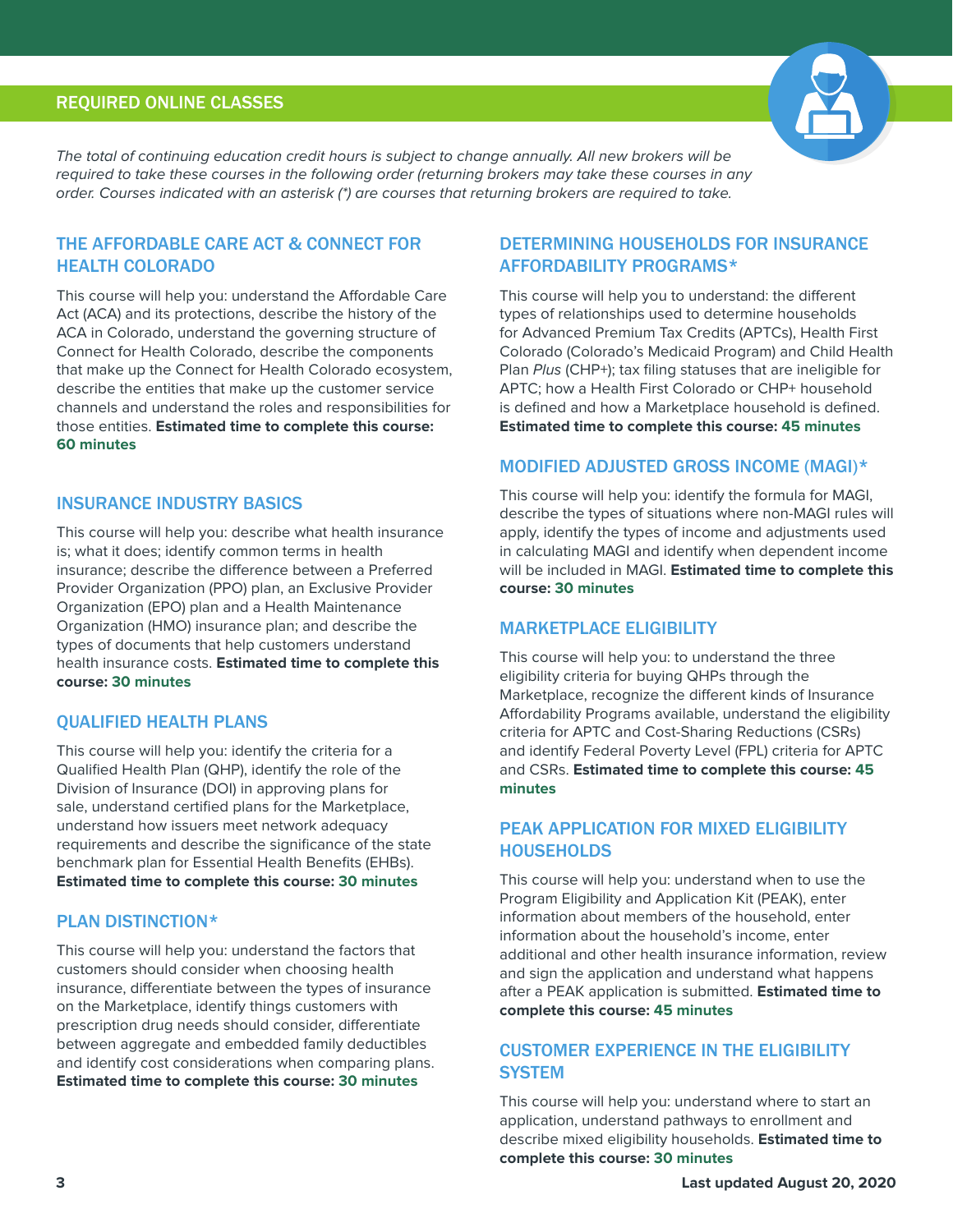# REMOTE IDENTITY PROOFING (RIDP)

This course will help you: define what RIDP is, understand who is required to complete RIDP, understand the process as a whole and understand what happens when RIDP is unsuccessful. **Estimated time to complete this course: 30 minutes**

# MARKETPLACE ELIGIBILITY SYSTEM WALKTHROUGH

This course will help you: understand and describe the screens in the Marketplace Eligibility System and familiarize yourself with the flow of the application and its features. **Estimated time to complete this course: 60 minutes**

### ENROLLMENT AND PAYMENT WEB SERVICES\*

This course will help you: understand the enrollment and shopping screens in our application, understand how initial payment details can be submitted to insurance companies, identify the entities involved in payment processing, identify the payment information a Customer Service Representative can access and identify payment option screens used in the Marketplace. **Estimated time to complete this course: 30 minutes**

# CONNECT FOR HEALTH COLORADO NOTICES

This course will help you: identify the differences between notices for mixed eligibility households, initial eligibility determination, eligibility changes, confirming household information and the manual verification reminder notice. **Estimated time to complete this course: 20 minutes**

### VERIFICATIONS (CUSTOMER)\*

This course will help you: understand why verifications are requested, understand how customers are notified that verifications are due, identify the timeline and process and understand how failing to provide verifications can impact eligibility. **Estimated time to complete this course: 30 minutes**

# IMMIGRANT AND NON-CITIZEN ENROLLMENT\*

This course will help you: identify eligible groups for Health First Colorado, CHP+ and Marketplace programs, identify non-applicant protections and describe ways to address Colorado health insurance option concerns, understand immigrant eligibility in Colorado, income factors for immigrants and protections for immigrants. **Estimated time to complete this course: 30 minutes**

# TAX FORMS 1095

This course will help you: describe the three types of Form 1095 and help customers enrolled in health insurance coverage through the Marketplace understand how Form 1095 is used to complete Form 8962 when filing taxes. **Estimated time to complete this course: 45 minutes**

# HEALTH COVERAGE AND TAX IMPLICATIONS (MANDATES)

This course will help you: describe the types of coverage that count as Minimum Essential Coverage (MEC), describe how customers apply for exemptions, identify the threshold for repayment limitations and describe the outcomes of reconciliation scenarios. **Estimated time to complete this course: 60 minutes**

### SPECIAL ENROLLMENT PERIODS\*

This course will help you: define a Special Enrollment Period (SEP), identify the different types of Qualified Life Change Events (QLCEs) that may open an SEP and understand the timeframe for utilizing an SEP. **Estimated time to complete this course: 30 minutes**

### SPECIAL ENROLLMENT PERIOD VERIFICATION\*

This course will help you: define a SEP verification, identify who is responsible for determination and verification of QLCE and SEPs, describe steps customers should take when responding to SEP verification requests, understand the types of SEPs for which Connect for Health Colorado cannot provide documentation support and understand the process for appealing an SEP. **Estimated time to complete this course: 15 minutes**

### TRANSITIONS AND TERMINATIONS\*

This course will help you: identify challenges that can occur when transitioning between different types of coverage, describe advance notification and other time requirements for transitioning between or terminating coverage and understand eligibility requirements for MEC. **Estimated time to complete this course: 20 minutes**

### RENEWALS AND REDETERMINATIONS\*

This course will help you: understand the renewal process, understand who is eligible for auto-renewals, determine options regarding a suggested plan, describe to customers who were excluded from the auto-renewal and suggested plan processes how and when to create a manual renewal. **Estimated time to complete this course: 15 minutes**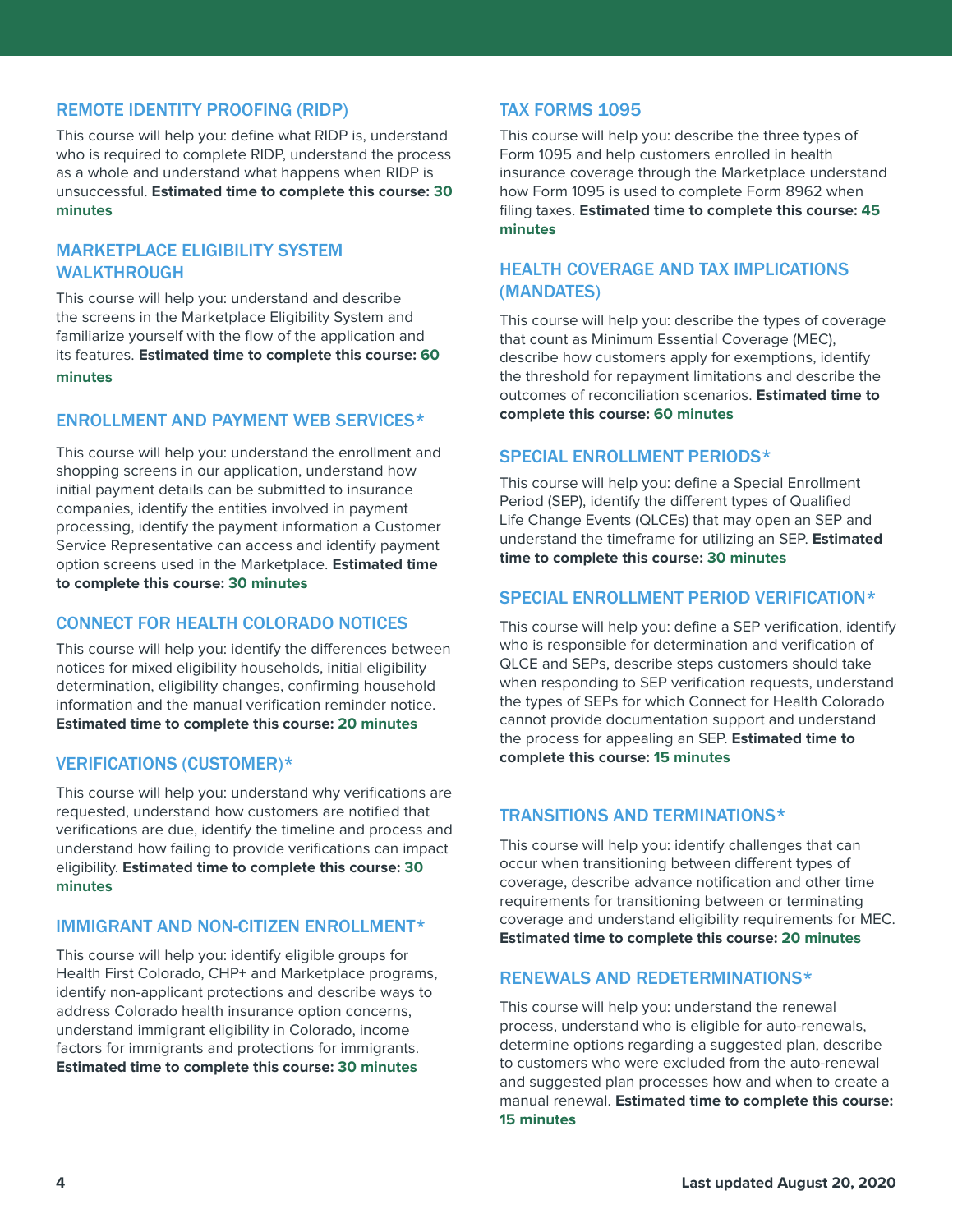# APPEALS\*

This course will help you understand the Connect for Health Colorado Office of Conflict Resolution and Appeals and where customers can appeal eligibility determinations. **Estimated time to complete this course: 30 minutes**

### MARKETING FRAUD\*

This course will help you: identify who helps prevent fraud, understand how to take precautions to prevent fraud and how to report identified fraud. **Estimated time to complete this course: 15 minutes**

### SECURITY AWARENESS\*

This course will help you: understand security awareness and best practices at a high level. **Estimated time to complete this course: 60 minutes**

# PERSONALLY IDENTIFIABLE INFORMATION (PII) AND PROTECTED HEALTH INFORMATION (PHI)\*

This course will help you: understand how to properly handle PII and PHI to ensure the privacy of our customers and co-workers. **Estimated time to complete this course: 60 minutes**

# THE AMERICANS WITH DISABILITIES ACT

This course will help you: understand what the American with Disabilities Act (ADA) is, identify the legal requirements for supporting people with disabilities, understand how the ACA impacts Americans with disabilities, Connect for Health Colorado's policy on auxiliary requests and understand effective communication techniques. **Estimated time to complete this course: 30 minutes**

# CONNECT FOR HEALTH COLORADO WEBSITE AND SUPPORT TOOLS OVERVIEW

This course provides an overview of Connect for Health Colorado's website and support tools. This is a great opportunity to learn how to use the website with your customers and identify the resources that will help them with the enrollment process. **Estimated time to complete this course: 15 minutes**

### BROKER PORTAL OVERVIEW\*

This course provides an overview of how to access and navigate the Broker Portal. **Estimated time to complete this course: 15 minutes**

# NEXT STEPS (AFTER CERTIFICATION)

Once you have completed your certification, the next step is to create or update your Broker Portal Account with Connect for Health Colorado. **Do not create a new account if you have created an account previously.**



**[Creating Your Account in the Broker Portal - Certified Broker](#page-9-0) (for New Individual Brokers only) [Creating Your Account in the Broker Portal - Broker Agency Manager](#page-11-0) (for Broker Agency Managers only)**



Please note that your Broker Portal is **entirely separate** from your C4U training portal account.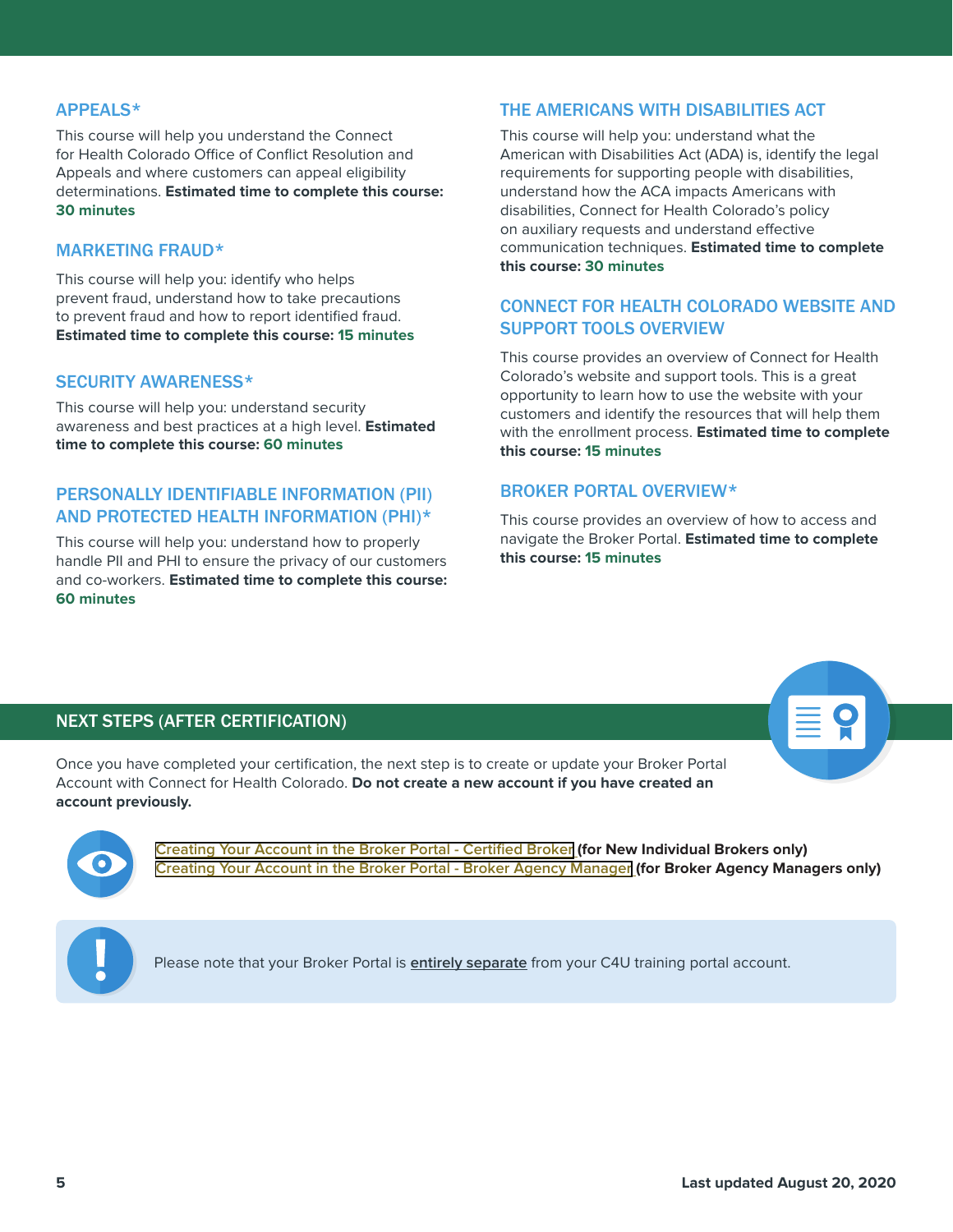# <span id="page-5-0"></span>*Training Instructions:* Getting Started with C4U, the Learning Management System



4600 South Ulster Street | Suite 300 Denver, CO 80237

# ABOUT C4U

C4U is our Learning Management System (LMS) which is used to access the Connect for Health Colorado certification training program. It is designed to give individuals essential knowledge and skills that will enable them to provide assistance to Coloradans enrolling in the Marketplace. Certification is required annually, and training modules are refreshed as needed annually. The annual certification periods are timed with the annual Open Enrollment Period. After becoming certified, learners can return to the training curriculum to refer to at any time. The LMS also has a resource library with additional learning aids.

# REQUIREMENTS TO BECOME CERTIFIED OR MAINTAIN CERTIFICATION

To complete the certification program, all individuals must complete all of the following components:

### **Sign Agreements**

Depending on your role, there will be some documents that you will need to sign electronically. After carefully reading each agreement, you will need to select the "Sign" button to confirm your signature.



### **Online Classes**

Online classes consists of a set of essential modules/videos. To complete a module or video, individuals must go through each section and take the quiz at the end with a passing score of 80% or higher. Online classes and quizzes can be taken an unlimited number of times.



# **Certificate**

Once the above requirements are complete, access is unlocked to an official certificate that can be viewed and saved. This certificate is accessible at any time and required as proof of the certification program.

# BEGIN LEARNING

**Registering for a C4U account**

- 1. Go to the **[Broker/Web Producer Registration Form](https://c4hco.csod.com/selfreg/register.aspx?c=%255e%255e%255eBo6DC1I6SnwIuNXGtplgHQ%253d%253d)** and complete all required fields of the form.
- 2. Be sure to pay attention to the "Broker Status" field and select the correct status.



- The assigned certification program will be registered to your account.
- 3. Next, you will define a security question before being logged into the C4U.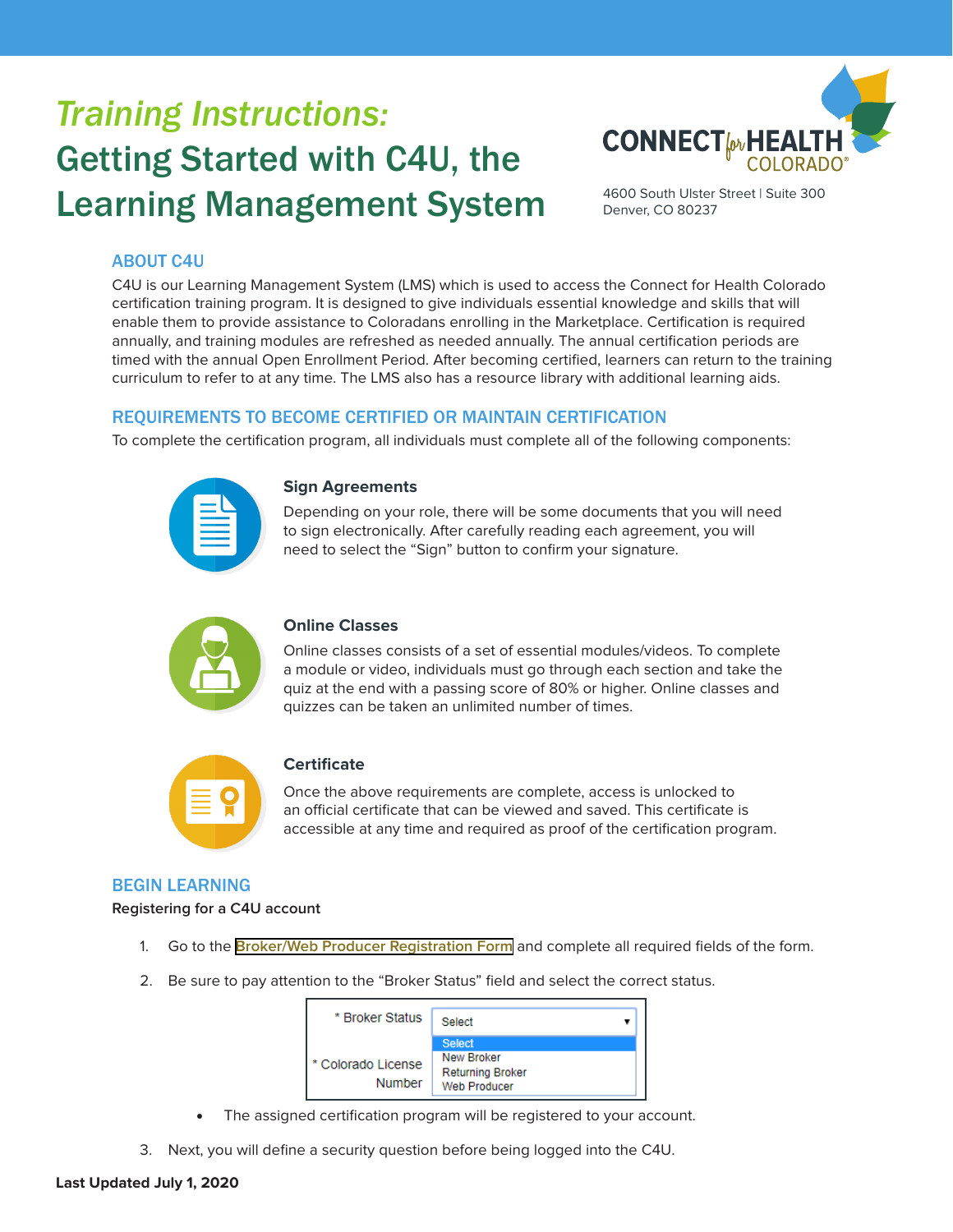Once your account has been created, you should receive a confirmation email.

### **Logging in to your C4U account**

- 1. Go to **[c4hco.csod.com](https://c4hco.csod.com/client/c4hco/default.aspx)** and login with your credentials.
	- Your user name will be your registered email.
	- If you forget your user name or password at any time, select **"Forgot user name or password?"**

| To log-in, please enter your username and password                                        |  |  |
|-------------------------------------------------------------------------------------------|--|--|
| Username:                                                                                 |  |  |
| Password:                                                                                 |  |  |
| Login                                                                                     |  |  |
| Forgot user name or password?                                                             |  |  |
| Need Help? Please email: trainingsupport@c4hco.com                                        |  |  |
| $\Box$<br>Connect for Health Colorado<br><b>Training Portal</b><br><b>Connect for YOU</b> |  |  |

#### **Getting Started with the C4U (optional)**

To familiarize yourself with the C4U, there are a few options:

- 1. You can take the online class "Getting Started with the C4U!" which is available under Featured Training.
- 2. You can sign up for a "C4U Walkthrough" training session in our events calendar.

#### **Completing the Certification Program**

On the Welcome page, you should see your certification curricula under "My Training" in the left column.

• You may access your curricula at any time by selecting "Open curriculum" on the Welcome Page under "My Training" or on the "My Transcript" page found under the "Learning" tab.

**How to complete an Online Class:**

- 1. To begin your online class training, you will need to go through each section completely. Select the "Launch" button next to the online class training.
	- If the online class does not appear immediately, you may have your pop-up blocker enabled. Select the "here" in the "If the training doesn't load, click here to open it" link.
- 2. There will be a short quiz at the end of each course. **All quizzes must be passed with an 80% or higher.** If you do not receive a passing score, review the course and then select the retake icon  $\langle | \bigcirc \rangle$
- 3. To receive full credit for each course, be sure that the module is "100% complete." You can view this progress bar underneath the module name in the navigation on the left.
	- If you exit the course and the module was not "100% complete," the course will remain incomplete.



4. Select the "EXIT COURSE" link at the top right to receive full credit.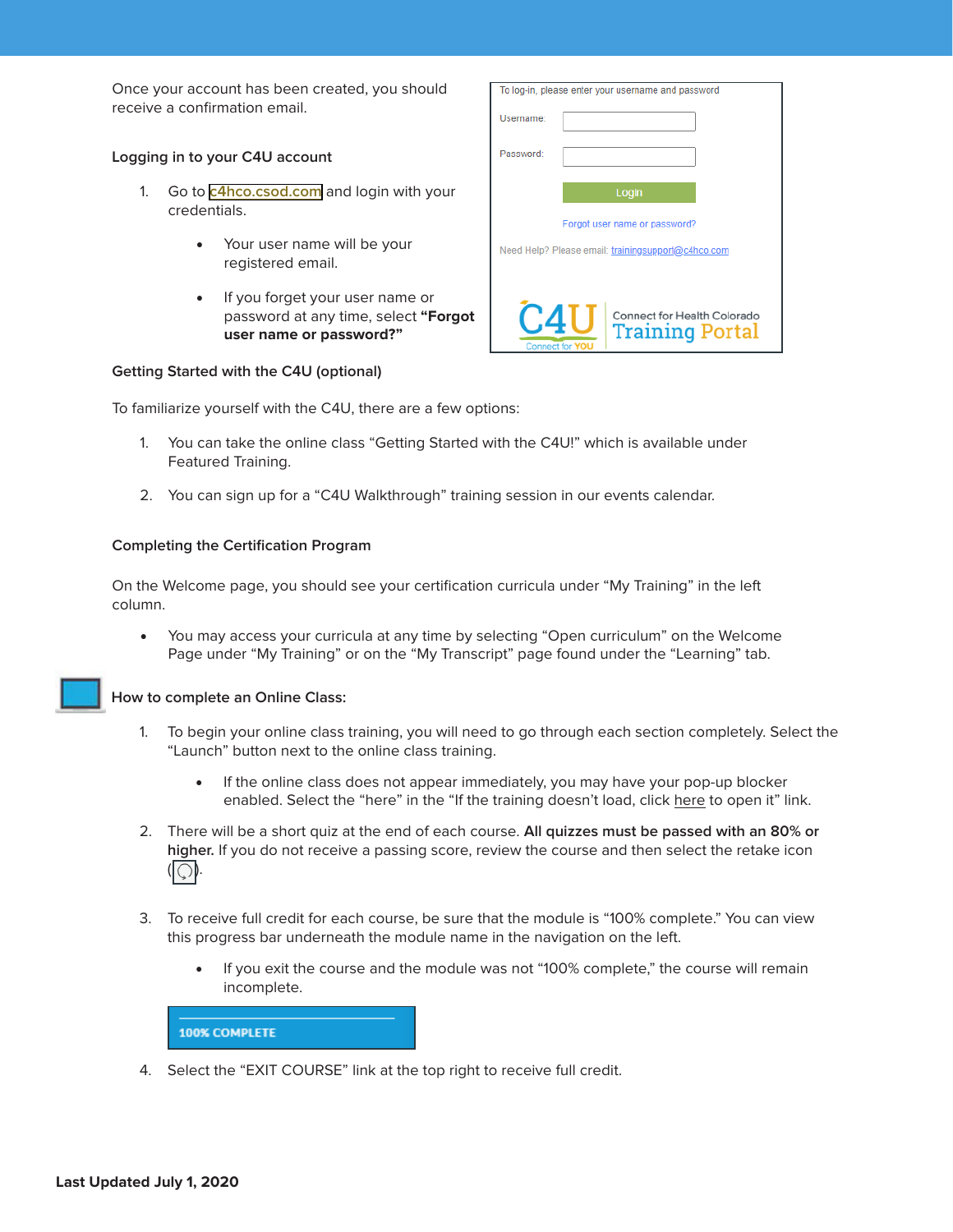

### **How to complete a Video training:**

- 1. To begin your video training, select the "Launch" button next to the video training.
- 2. A video player will launch and when you watched the whole video, select the "Mark Complete" button.



#### **How to complete a Materials training:**

- 1. Select the "Launch" button next to the material training.
- 2. A new window should appear with the material document for you to view, download, and save.
	- It is recommended for you to save any materials offered in the curricula for your records.
- 3. Select the "Mark Complete" button after viewing the material document.

### **How to download your certificate:**

- 1. Hover over the "Learning" tab in the navigation bar and select "My Transcript."
- 2. Select "Completed" in the "Active" dropdown menu to view all completed training.



3. Select the "View Certificate" button next to the completed curricula to view, download and save your certificate.



If you encounter any problems or need assistance completing your Certification Training, please don't hesitate to contact us at **TrainingSupport@c4hco.com**.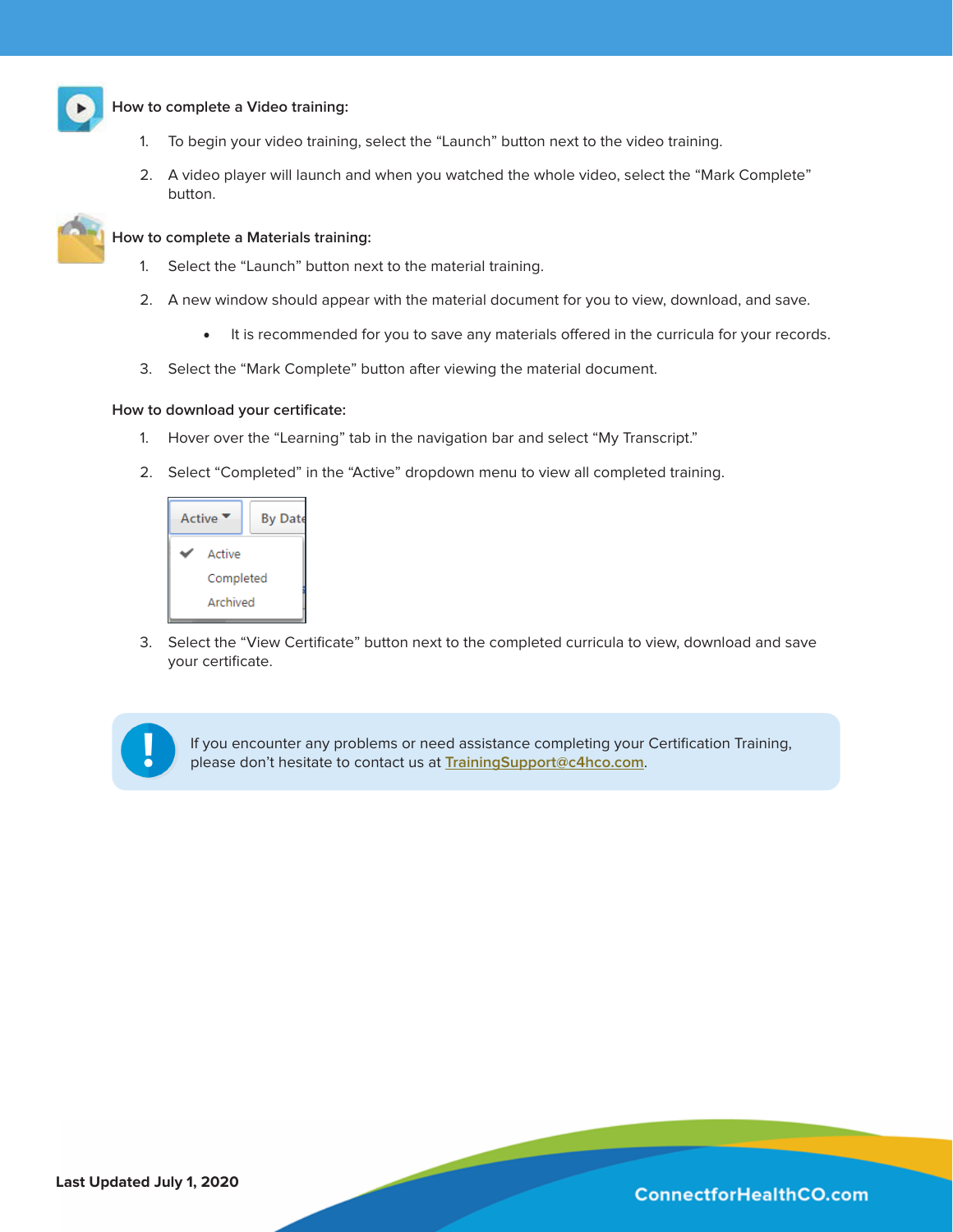# <span id="page-8-0"></span>*Glossary:* C4U, Learning Management System Terminology



4600 South Ulster Street | Suite 300 Denver, CO 80237

# C4U, OUR LEARNING MANAGEMENT SYSTEM/TRAINING PORTAL

C4U is our training portal where all training materials, including training modules, videos, and job aids are available. In April 2020, Connect for Health Colorado acquired Cornerstone as our Learning Management System (LMS) vendor. This document's purpose is to help you familiarize yourself with the new terminology with the new training portal.



# **Curricula**

A curricula is a compound of course materials such as online classes, videos, and/or materials.



### **Event**

An event may refer to a learning session offered in-person or online.



# **Material**

Materials are supporting documents that can be downloaded and saved such as job aids or learning guides.

| ____ |  |
|------|--|
|      |  |
|      |  |

# **Playlist**

Playlists are a list of training materials that individual can choose for a personalized learning path.

**Learning Management System (LMS)** - A platform utlilized to deliver training programs and e-learning.

**E-Learning** - Learning materials conducted via electronic media (online).

**C4U** - Connect for Health Colorado's training portal (Connect for YOU).

**Job Aid** - A visual aid that will assist you in understanding certain processes or systems.



**Virtual Instructor-Led Training (VILT)** - A training class that is available online led by an instructor at a certain date and time.

**Module** - An educational web-base-training that focuses on a particular topic.





# **Video**

**Online Class**

A video is a training type that enables users to watch a video training.

Online classes are course modules that can be taken at any time on any device with internet connection.



# **Assessment**

An assessment is a series of questions reflecting the information in the curricula to be graded.



### **External Content**

External content is any training material outside of the LMS.

**Last Updated April 20, 2020**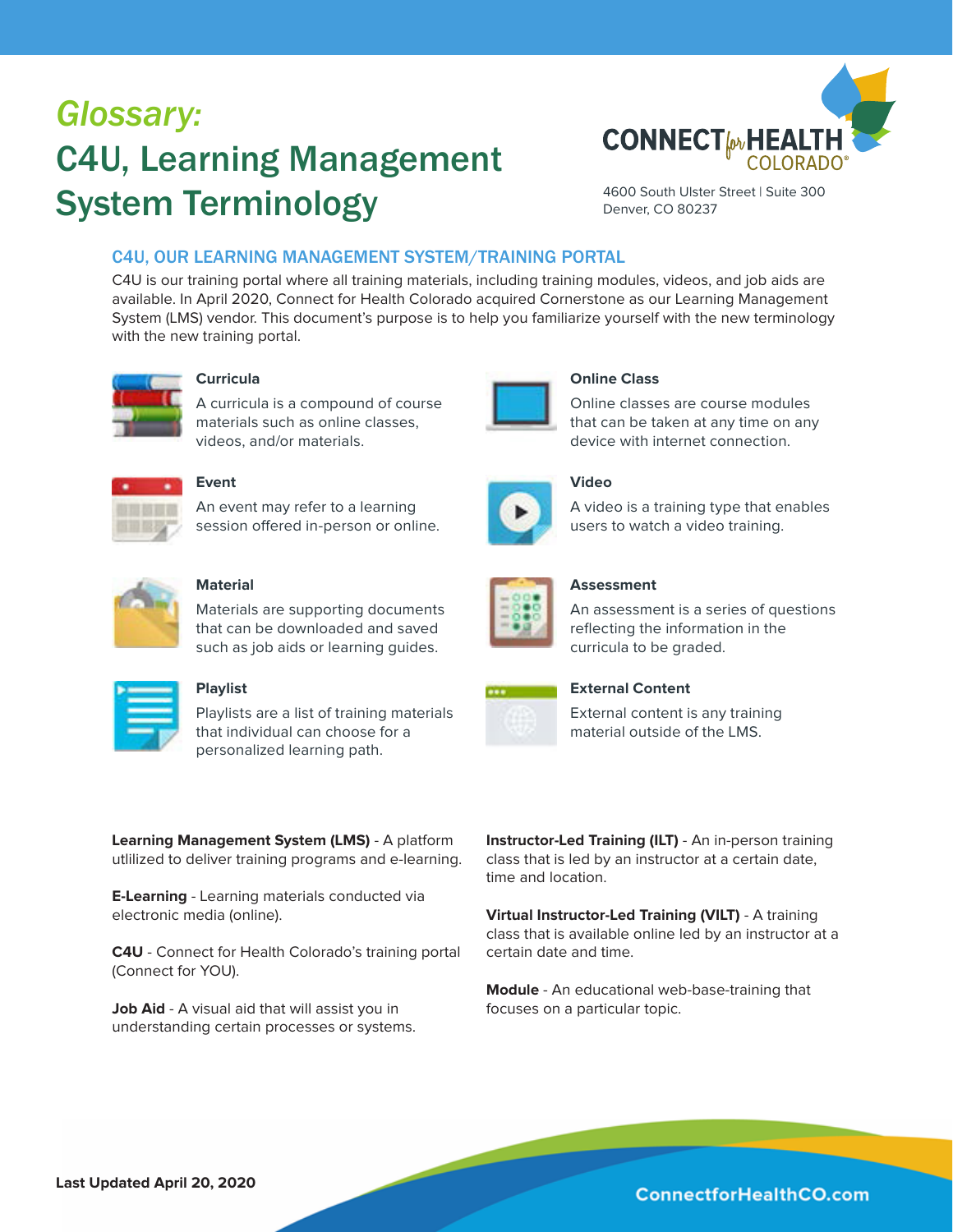# <span id="page-9-0"></span>*Training Instructions:* Creating Your Account in the Broker Portal - Certified Broker



4600 South Ulster Street | Suite 300 Denver, CO 80237

# BROKER PORTAL

Once you have completed your certification training, the next step is to create an account in the Broker Portal with Connect for Health Colorado. **New Individual Brokers who do not manage other brokers and/ or admin staff.**

Please note that your Broker Portal account is entirely separate from your training portal account, located on the marketplace website outside the C4U training portal.

This online portal will allow you to do the following and more once you are authorized by the customer:



### **Manage Clients**

Remove or transfer any clients to another Certified Broker or Agency. You will also be able to manage client information as well as view the client's Connect for Health Colorado application.

# TO BEGIN

- 1. Go to **https://www.connectforhealthco.com** in your Chrome Browser.
- 2. In the blue footer, select the "**[For Brokers](https://connectforhealthco.com/for-certified-brokers/)**" link.
- 3. Select the Access your Broker Marketplace account button to access the Broker Portal.
- 4. New users should select the **"Create a new account"** link.
- 5. Complete all required fields in the Registration page and be sure to select **"Certified Broker"** as your role.
- 6. You must agree to the Terms & Conditions provided as well as indicate that you are authorized to create an account at the bottom of the registration.

| Role                         |  |
|------------------------------|--|
| <b>Select Option</b>         |  |
| Certified Broker             |  |
| <b>Broker Agency Manager</b> |  |

- 7. Select the blue **"Submit"** button to complete your registration.
- 8. You will be prompted to log into your account with the email and password you registered with to complete your account information. Once you are logged in, select the **"Complete Profile"** button under the "Account Summary" section.

| <b>Account Summary</b>         | <b>Certification Information</b> |
|--------------------------------|----------------------------------|
| Username:                      | <b>Go to LMS</b>                 |
| <b>Fmail Address:</b>          |                                  |
| <b>Broker TIN/EIN:</b>         |                                  |
| <b>Agency TIN/EIN:</b>         | <b>My Agency</b>                 |
| <b>Primary Address:</b>        | There is no agency associated.   |
| <b>Mailing Address:</b>        |                                  |
| <b>Primary Phone Number:</b>   |                                  |
| <b>Secondary Phone Number:</b> |                                  |
| Preferred Language:            |                                  |
| <b>Complete Profile</b>        |                                  |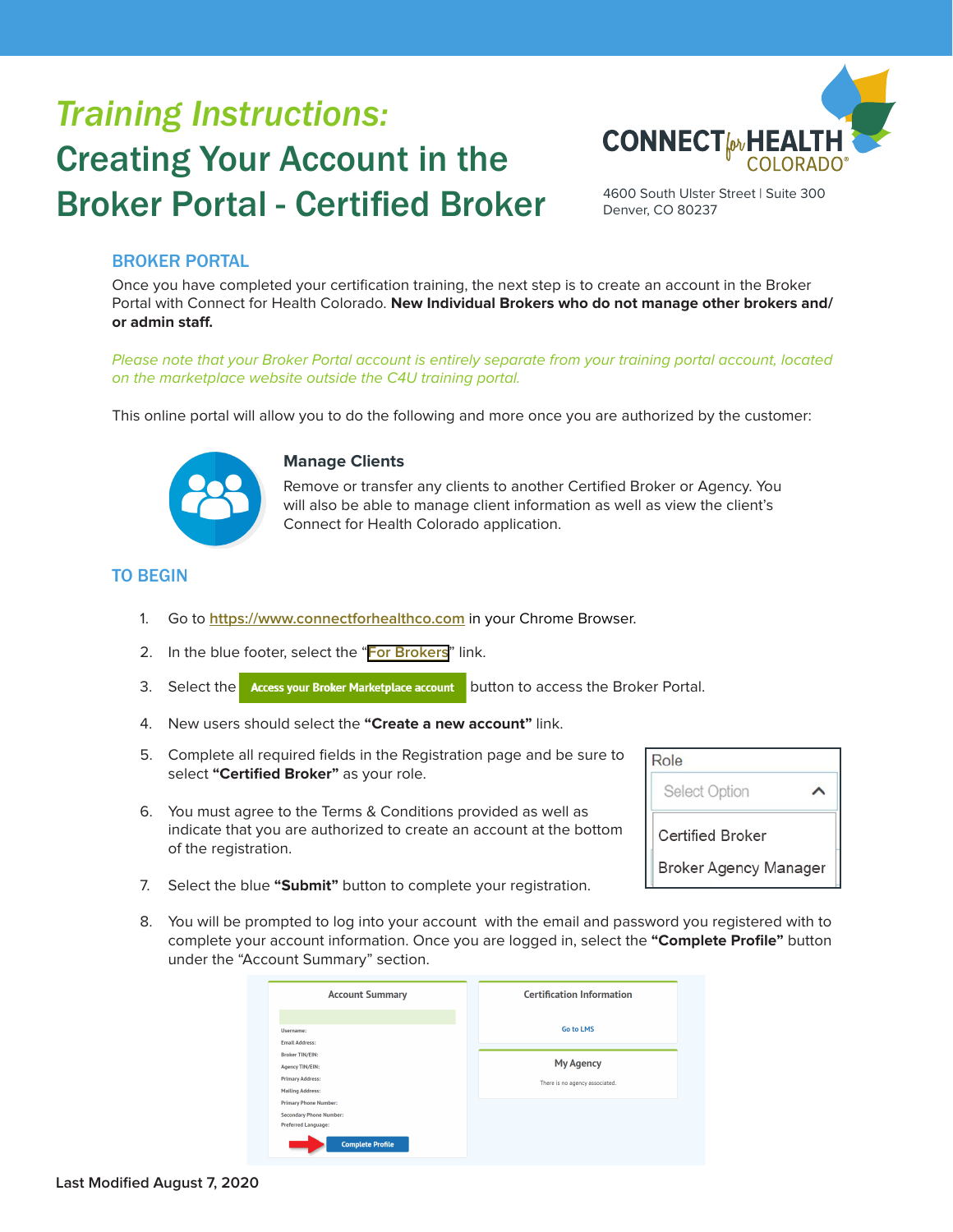9. Complete the "Your Information" and the "Communication Preference" sections. Select the **"Continue"** button to advance. It is encouraged that you complete as many of the applicable fields as possible.

> Both New and Returning Certified Brokers must update their license expiration date when renewing their license with the state.

10. Check the box next to "I agree to the Terms & Conditions provided" after reviewing before selecting the **"Continue"** button on the "Terms and Conditions" section to complete your account information.

| <b>CONNECT</b> <sup><i>w</i></sup> HEALTH<br><b>COLORADO</b> |                                                                                                                  |                  |
|--------------------------------------------------------------|------------------------------------------------------------------------------------------------------------------|------------------|
| <b>Dashboard</b>                                             |                                                                                                                  | Hello, Tom Bar ~ |
|                                                              | Thank you for completing your profile<br>Your Information has been submitted for approval.<br>Go to my Dashboard |                  |

### ACCOUNT ACTIVATION REQUEST

After completing your account set-up, you will receive a notice that you are not yet approved to work in the Marketplace. To request activation of your account you will need to email to **BrokerTeam@c4hco.com** the following:

- Copy of your Connect for Healh New Broker Certificate from the **C4U Training Portal**
- Copy of your valid Colorado Accident and Health license

After your credentials have been verified, you will receive an email that your Broker Portal account is active and ready to use.



If you have questions regarding certification requirements or any issues while creating your account in the Broker Portal, contact the Broker Team at **BrokerTeam@c4hco.com**.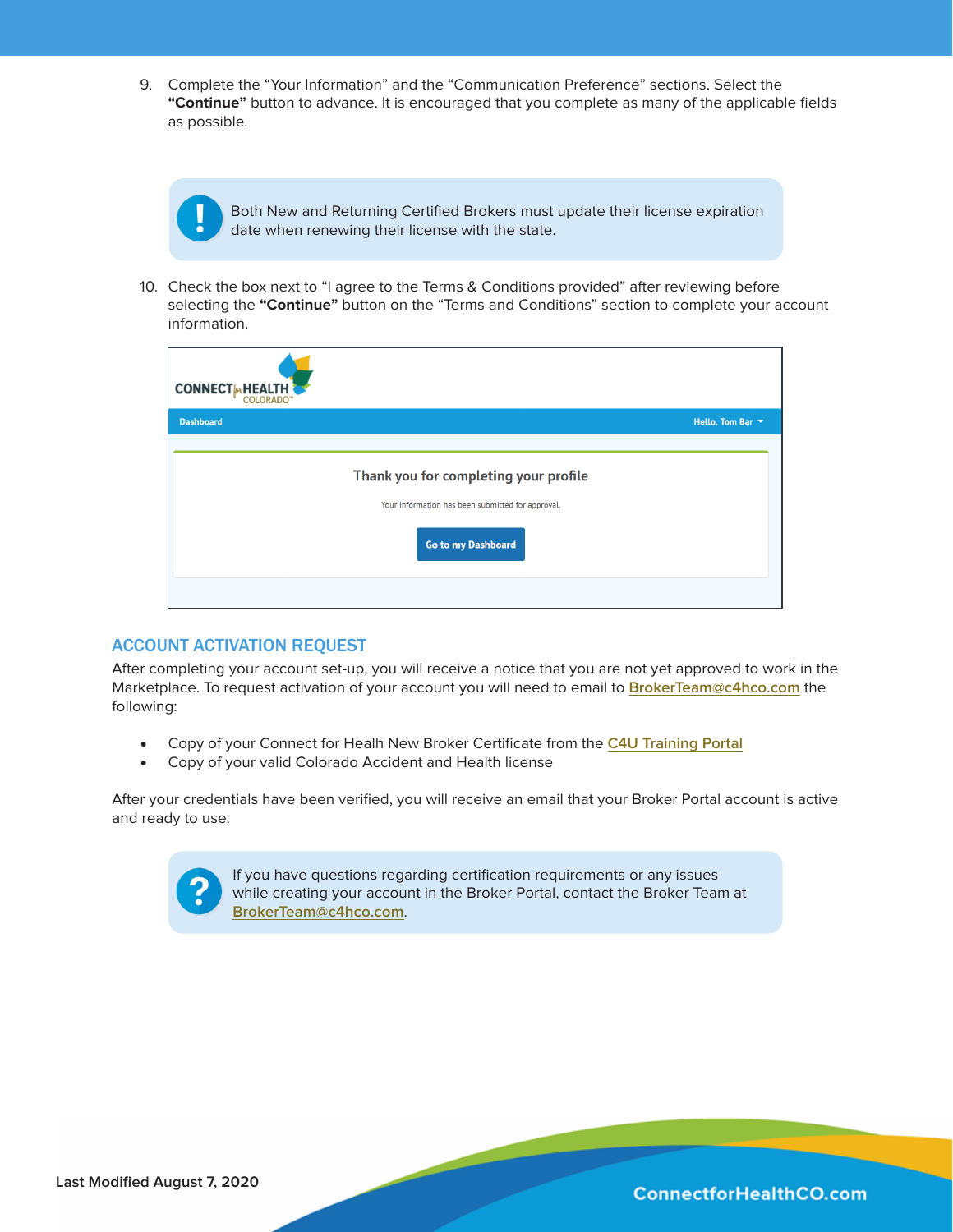# <span id="page-11-0"></span>*Training Instructions:* Creating Your Account in the Broker Portal - Broker Agency Manager



4600 South Ulster Street | Suite 300 Denver, CO 80237

# BROKER PORTAL

Once you have completed your certification training, the next step is to create an account in the Broker Portal with Connect for Health Colorado. **Brokers who work for an agency, Associated Brokers and Authorized Users (Brokers who are managing staff and/or own their own agency) should create a Broker Agency Manager account.**

Please note that your Broker Portal account is entirely separate from your training portal account, located on the marketplace website outside the C4U training portal.

This online portal will allow you to do the following and more:



### **Manage Clients**

Remove or transfer any clients to another Certified Broker or Agency. You will also be able to manage client information as well as view the client's Connect for Health Colorado application.



### **Manage Associated Brokers and Authorized Users**

Add, remove or reinvite Associated Brokers and Authorized Users. These individuals will then need to complete their account information after receiving the email.

### BEGIN LEARNING

- 1. Go to **https://www.connectforhealthco.com** in your Chrome Browser.
- 2. In the footer, select the "**[For Brokers](https://connectforhealthco.com/for-certified-brokers/)**" link.
- 3. Select the Access your Broker Marketplace account button to access the Broker Portal.
- 4. New users should select the **"Create a new account"** link.
- 5. Complete all required fields in the Registration page and be sure to select "Broker Agency Manager" as your role.
- 6. You must agree to the Terms & Conditions provided as well as indicate that you are authorized to create an account at the bottom of the registration.

| Role                         |  |
|------------------------------|--|
| <b>Select Option</b>         |  |
| Certified Broker             |  |
| <b>Broker Agency Manager</b> |  |

- 7. Select the blue **"Submit"** button to complete your registration.
- 8. You will be prompted to log into your account with the email and password you registered with to complete your account information. Once you are logged in, select the **"Complete Profile"** button under the "Account Summary" section.